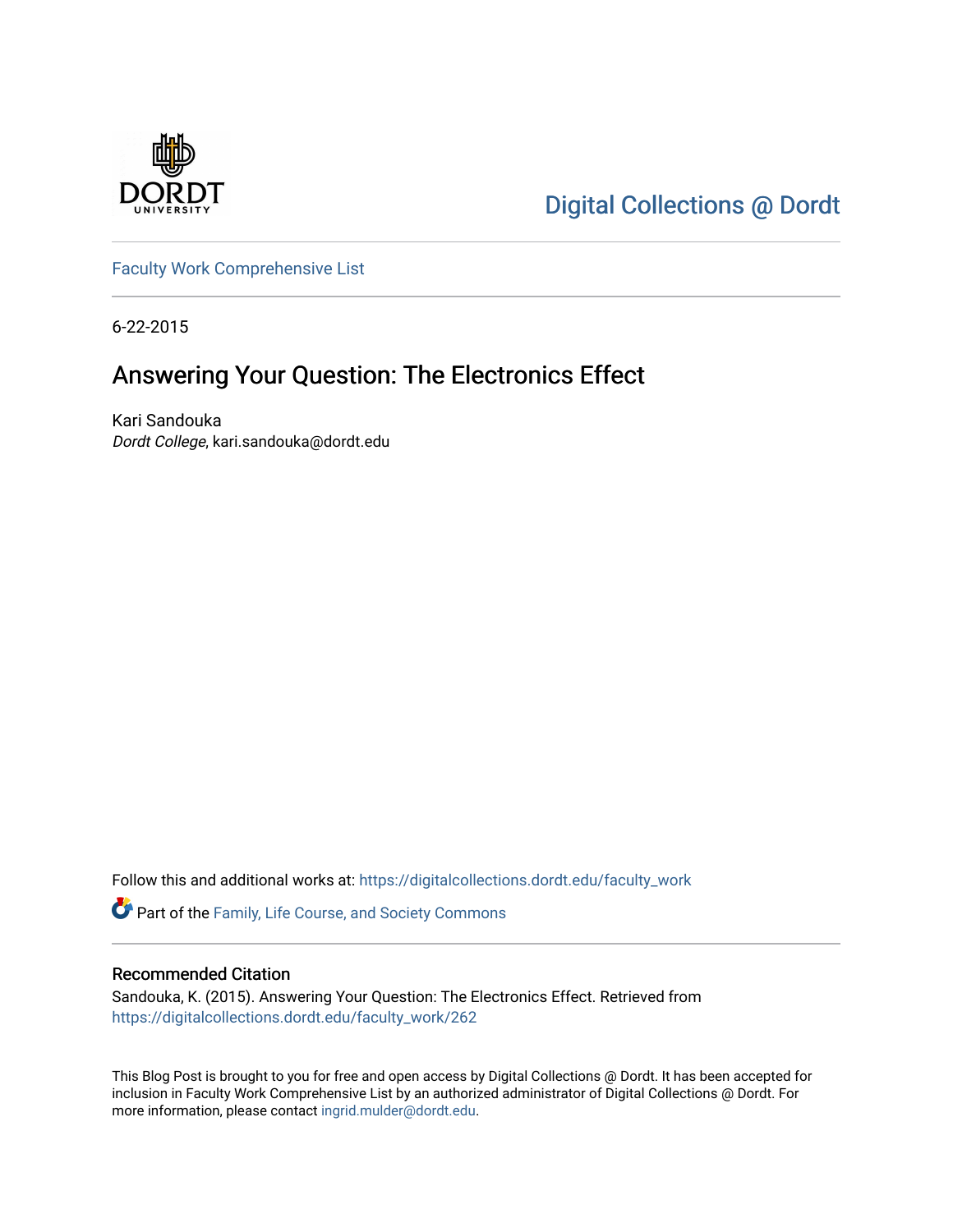## Answering Your Question: The Electronics Effect

#### Abstract

"I am curious to read if there is any data on neurological/developmental effects of early exposure to certain forms of technology."

Posting about the effects of technology on young children from In All Things - an online hub committed to the claim that the life, death, and resurrection of Jesus Christ has implications for the entire world.

<http://inallthings.org/answering-your-question-the-electronics-effect/>

#### Keywords

In All Things, children, parenting, technology

#### **Disciplines**

Family, Life Course, and Society

#### **Comments**

[In All Things](http://inallthings.org/) is a publication of the [Andreas Center for Reformed Scholarship and Service](http://www.dordt.edu/services_support/andreas_center/) at Dordt [College](http://www.dordt.edu/).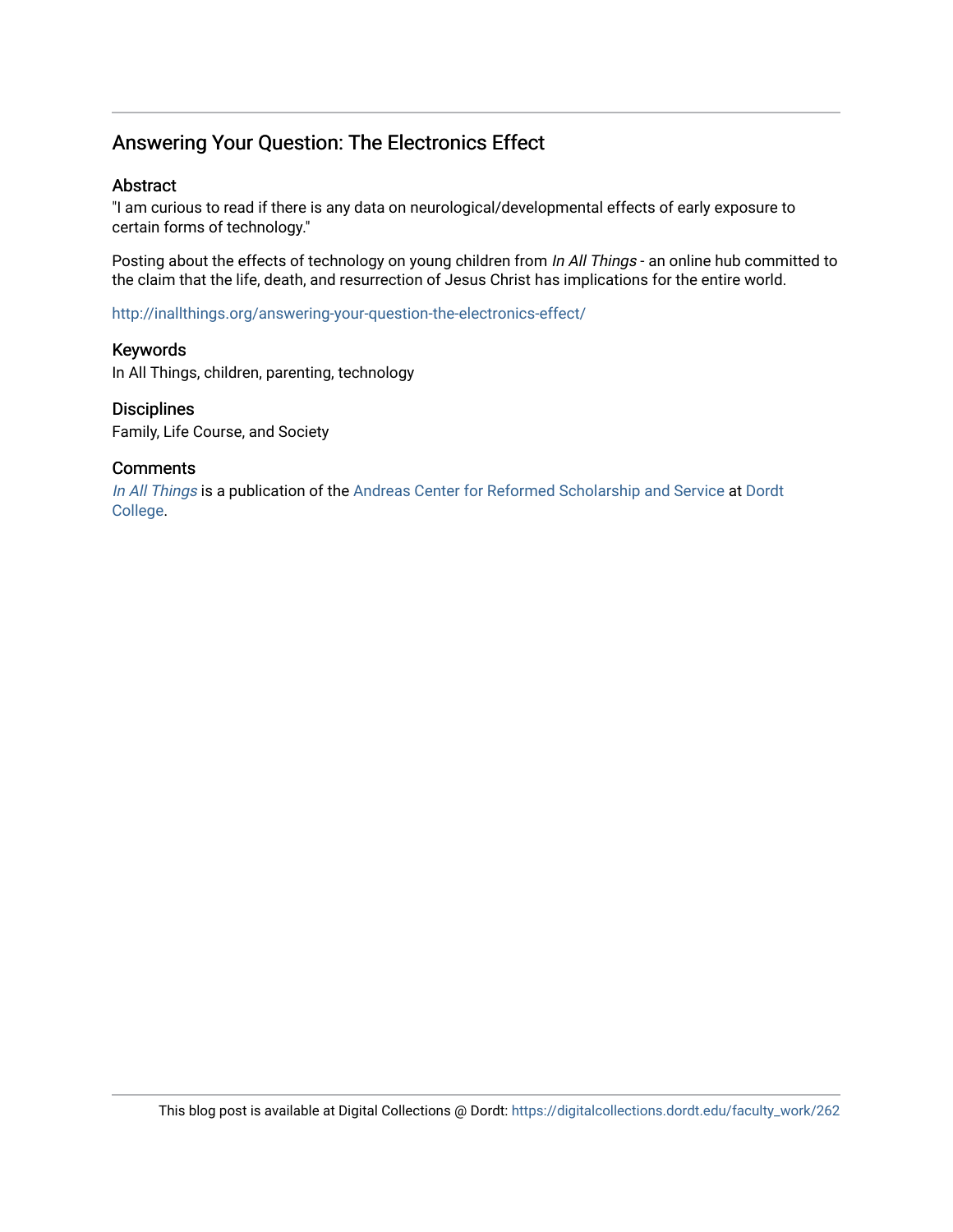# **Answering Your Question: The Electronics Effect**

**all inallthings.org**[/answering-your-question-the-electronics-effect/](http://inallthings.org/answering-your-question-the-electronics-effect/?utm_source=feedburner&utm_medium=email&utm_campaign=Feed:+in-all-things+(in+all+things))

#### Kari Sandouka

*I am curious to read if there is any data on neurological/developmental effects of early exposure to certain forms of technology. [tweet](http://twitter.com/intent/tweet?url=http://inallthings.org/answering-your-question-the-electronics-effect/?utm_source=feedburner&utm_medium=email&utm_campaign=Feed%3A+in-all-things+%28in+all+things%29&text=I am curious to read if there is any data on neurological/developmental effects of early exposure to certain forms of technology.&via=&related=&hashtags=children,parenting,technology,)*

#### *Scott*

The story of *Goldilocks and the Three Bears* is a tale of trial and error. Goldilocks tries things over and over until it is "just right". When it comes down to deciding what is the appropriate use and time for technology, especially when children are involved, we are constantly asking "how much is enough, or what is just right?" At best, the research is conflicting. Once a prediction or recommendation is made, things change. In 1965, Gordon Moore made a prediction that has estimated with relative accuracy the pace of the digital revolution: "over the history of computing hardware, the number of transistors in a dense integrated circuit has doubled approximately every two years."<sup>[1](http://inallthings.org/answering-your-question-the-electronics-effect/?utm_source=feedburner&utm_medium=email&utm_campaign=Feed%3A+in-all-things+%28in+all+things%29#fn1-4907)</sup> The pace of technological advances impacts our society and daily routines. As children observe the adults in their lives using different technologies, they become more interested in learning about those technologies.

It is important to look at how technology is being used in addition to the effects that may occur from its use. Zero to Eight<sup>[2](http://inallthings.org/answering-your-question-the-electronics-effect/?utm_source=feedburner&utm_medium=email&utm_campaign=Feed%3A+in-all-things+%28in+all+things%29#fn2-4907)</sup> is a report released in 2013 that documents the results of a survey looking into how American children (ages 0-8) use electronic media. The report compares survey results from 2011 and 2013. Between the two years, the amount of time watching TV or DVDs has decreased, however, time spent consuming media on mobile devices has increased.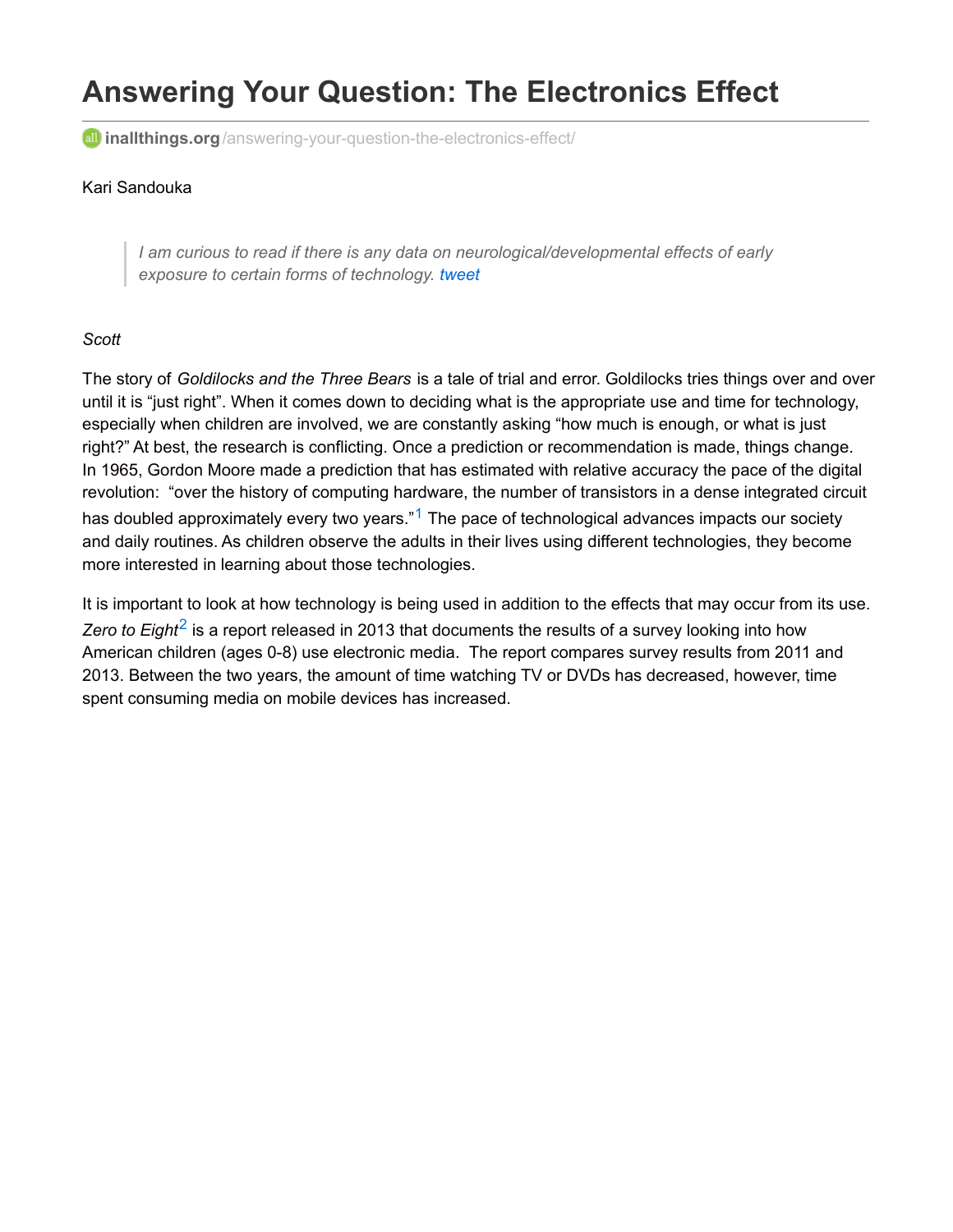#### Table 1: Time Spent With Media, By Age, 2013

a concentrate concentrate in the field de-

| Time spent using media in a typical day:          |           | Child age |                  |                  |
|---------------------------------------------------|-----------|-----------|------------------|------------------|
|                                                   | Among all | $0 - 1$   | $2 - 4$          | $5 - 8$          |
| Watching TV                                       | :57       | $:44^{a}$ | $1:04^{b}$       | $:58^{ab}$       |
| Reading/being read to                             | :28       | $:19^{8}$ | $:29^{ab}$       | :32 <sup>b</sup> |
| Watching DVDs                                     | :22       | $:11^{8}$ | $:26^{b}$        | $:25^{b}$        |
| Listening to music                                | :20       | $:34^{a}$ | :18 <sup>b</sup> | :15 <sup>b</sup> |
| Playing games on a mobile device <sup>+</sup>     | :08       | $:01^a$   | $:07^{b}$        | $:12^{ab}$       |
| Playing console video games                       | :06       | $A_{\pm}$ | $:02^{b}$        | :12 <sup>c</sup> |
| Playing computer games                            | :05       | $*^a$     | :03 <sup>b</sup> | :09 <sup>c</sup> |
| Watching TV/video on a mobile device <sup>+</sup> | :05       | $:01^{a}$ | $:06^{b}$        | $:05^{ab}$       |
| Playing handheld video games**                    | :04       | $:00^a$   | $:02^{a}$        | $:08^{b}$        |
| Watching TV/videos on a computer                  | :03       | $*^a$     | $:02^{ab}$       | $:04^{b}$        |
| Using other apps on a mobile device <sup>+</sup>  | :02       | $\pm$     | :03              | :03              |
| Using educational software on a computer          | :02       | :01       | :03              | :02              |
| Doing homework on a computer                      | :01       | $:00^a$   | $:00^a$          | :02 <sup>b</sup> |
| Doing anything else on a computer***              | $+$       | $+$       | $+$              | :01              |
| Total screen media                                | 1:55      | :58       | 1:58             | 2:21             |

 $\mathbf{I}$ 

+Such as a smartphone or tablet ++On a device such as a Game Boy, PSP, or DS +++Such as photos, graphics, or social networking \*Less than 1 minute but more than 0.

Television is dominate for media use by children eight and under even though the avenue in which television is watched has changed. Shows are now available through on-demand streaming platforms rather than just through a television set. The parents that participated in the survey report 61% of children watch education shows, 52% watch children's entertainment shows, 11% watch general audience shows, and 7% often watch adult shows.

Understanding that as technology improves and other media avenues are increasingly available, the study also looked at the use of mobile media and apps. The most common activity is playing games: 43% reported playing educational games, 42% just for fun, and 38% creative apps (drawing, music, photo manipulation). Reading was the least common type of activity with 30% of parents reporting that their children read e-books on a mobile device.

Based on the Zero to Eight report, as well as similar reports, the American Academy of Pediatrics released recommendations for parents: "limit the amount of total entertainment screen time to less than 1 to 2 hours per day; discourage screen media exposure for children less than 2 years of age; keep the TV set and Internet-connected electronic devices out of the child's bedroom; monitor what media children are using and accessing; co-view TV, movies

Table 9: Ownership of Mobile Media Platforms, over Time Among 0- to 8-year-olds, percent with each of the following

|                    | 2011               | 2013 |
|--------------------|--------------------|------|
| Smartphone         | $41%$ <sup>3</sup> | 63%b |
| Tablet             | 8% <sup>a</sup>    | 40%b |
| iPod Touch/similar | $21%$ <sup>3</sup> | 27%b |
| Any mobile device  | 52% <sup>a</sup>   | 75%b |

and videos with teenagers and children; and model active parenting by establishing a family home use plan for all media."<sup>[3](http://inallthings.org/answering-your-question-the-electronics-effect/?utm_source=feedburner&utm_medium=email&utm_campaign=Feed%3A+in-all-things+%28in+all+things%29#fn3-4907)</sup> These recommendations were made in response to concerns about the effects of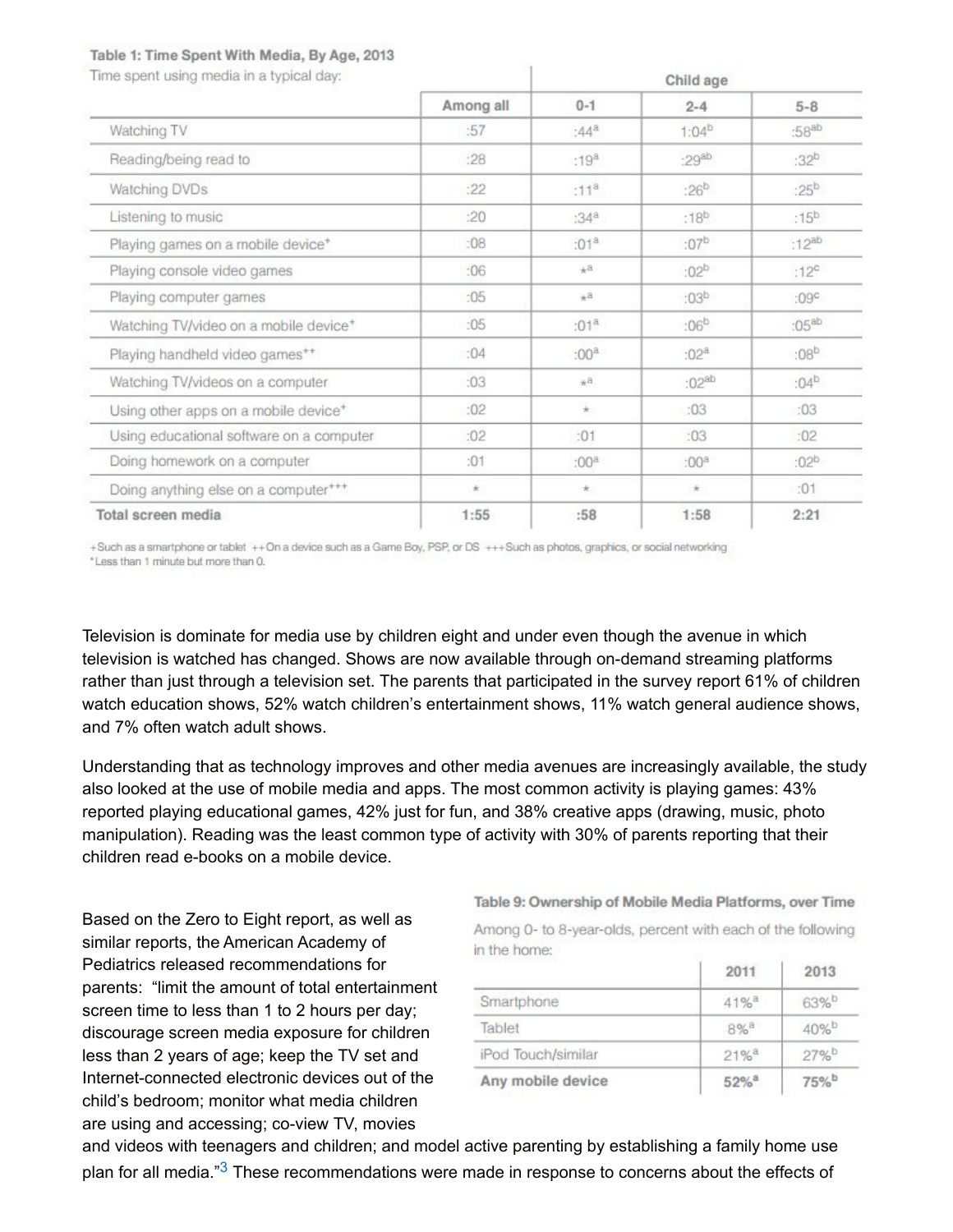technology. These concerns relate to: obesity, irregular sleep, behavior problems (specifically bullying),

impaired academic performance and violence. In the short span of time researching the effect of technology on children, I found little data representing what neurological or developmental effects certain technologies have on children.

The linkage between the recommendations and the effect of technology comes from the fact that habits are formed early on. Almost all of the literature I read included statement similar to this: activities of children need to be monitored to ensure a healthy development for all focal aspects: cognitive, social, emotional, physical, and linguistic.

Table 10: Use of Mobile Media for Specific Activities, over Time

Among 0- to 8-year-olds, percent who have ever used a smartphone, iPod Touch, or tablet device to:

|                         | 2011               | 2013 |
|-------------------------|--------------------|------|
| Play games              | 33% <sup>a</sup>   | 63%b |
| Use apps                | $16%$ <sup>8</sup> | 50%b |
| Watch video             | $20%$ <sup>a</sup> | 47%b |
| Watch TV/movies         | $11%$ <sup>8</sup> | 38%b |
| Read books              | $4\%$ <sup>a</sup> | 30%b |
| Any of these activities | 38% <sup>a</sup>   | 72%b |

As much as research can tell us about the effects, the end the result is the same: conflicting – there will always be negative and positive effects. As parents and adult role models, the course of action will be similar to Goldilocks. We can take the recommendations of pediatricians and other early childhood experts, but we must also take into account our own impressions and observations, as we know our children best. In January of 2012, The National association for the Education of Young Children (NAEYC) and the Fred Rogers Center for Early Learning and Children's Media at Saint Vincent College released a position statement regarding the technology and interactive media as tools in early childhood programs. $^{\rm 4}$  $^{\rm 4}$  $^{\rm 4}$  Beyond my own judgment as a parent, I feel this position statement has some of the best guidance to what is "just right" in regards to screen time. The ideas in this position statement address include:

#### **Technology and interactive media are here to stay.**

Our society, including the educational system, will continually be influenced by technological advances. The interactive media outlets will only increase with time. Children will not be able to hide from it, nor will parents be able to completely abstain from introducing their children to the technology. Access to technology tools and interactive media should not exclude, diminish or interfere with children's health, communication, social interactions, play and other developmentally appropriate activities. It should also be noted, that some interactive media have led to similar play and social interactions in virtual worlds as it does in reality. Children need room to grow, whether that is in the virtual or the real world, they still need to be monitored.

#### **All screens are not created equal.**

The proliferation of digital devices means that educators and parents have to make better informed decisions of what is appropriate. Technology can enhance learning, at any age, but it must not be a replacement for creative play, real-life exploration, physical activities, outdoor activities, conversation and other social interactions. The use of technology is also context specific. Therefore it is a trial and error period of deciding what technology best serves healthy development, learning, creativity, interactions with others and relationships.

#### **The appeal of technology can lead to inappropriate uses in early childhood settings.**

Research conducted in Korea with 179 five-year old children looked at the use of computers in school and home environments. The children with higher scores on the Internet Addiction Scale for Young Children (IASYC) had three factors in common: a) introduced to the computer at a very young age; b) played mostly computer games on the computer; c) had unsupervised or less supervised sessions on the computer.<sup>[5](http://inallthings.org/answering-your-question-the-electronics-effect/?utm_source=feedburner&utm_medium=email&utm_campaign=Feed%3A+in-all-things+%28in+all+things%29#fn5-4907)</sup> Educators and parents need to keep in mind that children need to move and connect with living things. Technology can enhance learning and other relationships, but should not be the solid foundation for those activities. Instead it should be used as supplemental with careful guidelines of how to use it.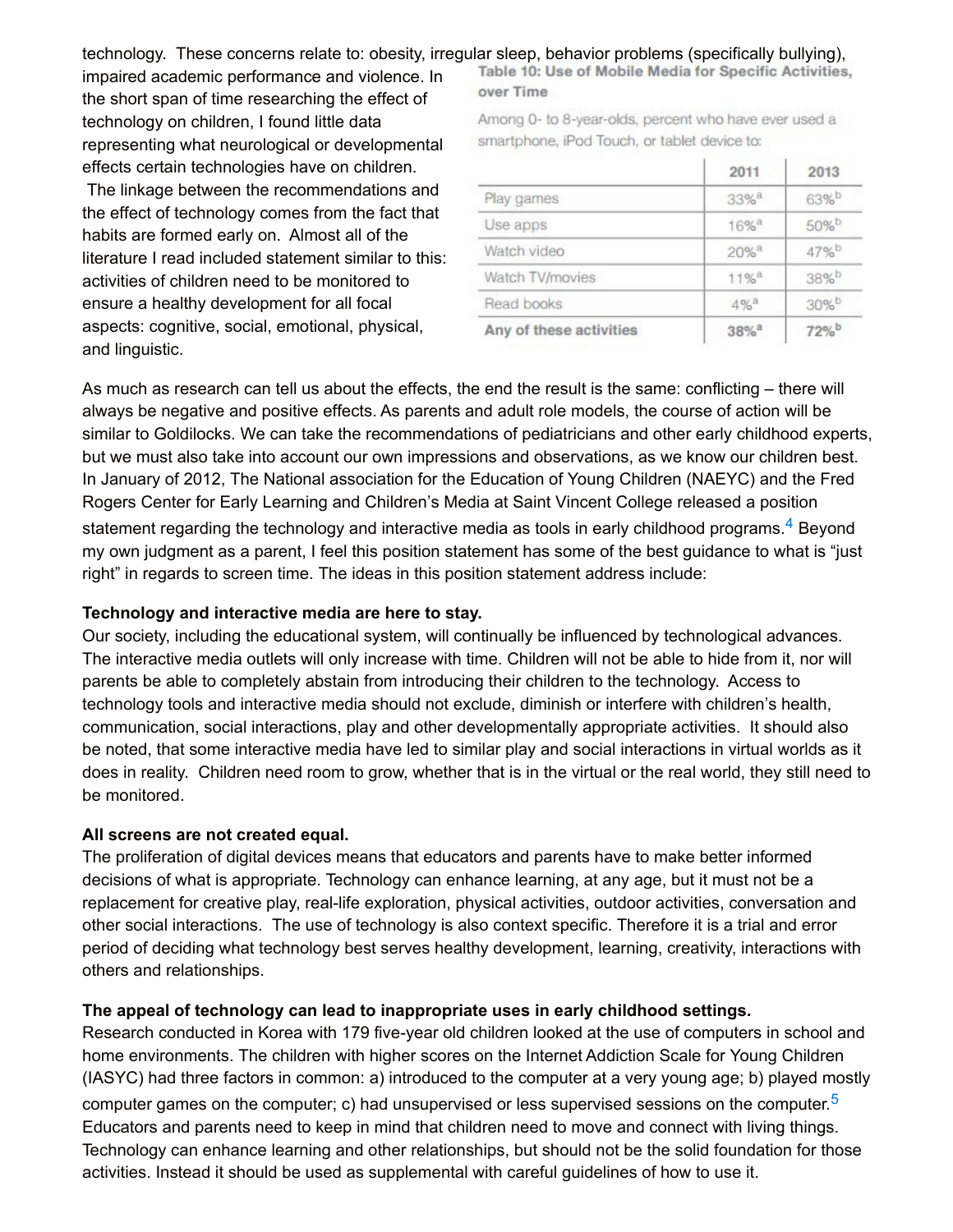#### **Technology and media can enhance children's cognitive and social abilities**

The active, appropriate use of technology can extend and support traditional materials. For example, Infante *et al* (2010) found that a video game, which was designed for multiple players to use one computer screen and several input devices, encouraged kindergarteners to collaborate and communicate in order to complete the game tasks.<sup>[6](http://inallthings.org/answering-your-question-the-electronics-effect/?utm_source=feedburner&utm_medium=email&utm_campaign=Feed%3A+in-all-things+%28in+all+things%29#fn6-4907)</sup> Technologies used at home can facilitate adult-child interaction and maintain family relationships. Young children can work with adults to achieve a shared goal: a child can teach a grandparent how to play a computer game or app. The child can provide instruction to the grandparent on how to use the technology and the grandparent can provide linguistic and cultural knowledge.

#### **Digital Citizenship is an important part of digital literacy for young children**

Adults have a responsibility to protect and empower children. Protecting children includes introducing them to technology but with an air of caution. Children will ultimately need to protect themselves as they grow, but they will always fall back on the foundation that the adult in their lives have built. Help children to ask the right questions about the use, and possible misuse of technology, as well as methods of communication.

My colleague wrote this statement in an article publish earlier this month  $^7$  $^7$ 

#### *Living well with technology cannot involve either mindless acceptance or mindless rejection, but rather requires mindful evaluation.*

It is obvious more research needs to be completed with detailed accounts of the effect of technology. At best it is the same game that Goldilocks played. The situation may dictate if technology is appropriate, as well as what type of technology is appropriate. As my colleague wrote, we need to have mindful evaluation when it comes to deciding what technology or how much technology is appropriate for our children. The research with exact details of the effect of technology on childhood development is just not there. It may come, but for now we have to trust our own judgment and make a decisions for ourselves.

## **Footnotes**

- 1. Moore's Law (n.d.). In Wikipedia. Retrieved June 16, 2015, from https://en.wikipedia.org/wiki/Moore's law ↔
- 2. Zero to Eight (n.d.) In Common Sense Media. Retrieved June 10, 2015, from [https://www.commonsensemedia.org/research/zero-to-eight-childrens-media-use-in-america-](https://www.commonsensemedia.org/research/zero-to-eight-childrens-media-use-in-america-2013) $2013 \leftrightarrow$
- 3. Policy Statement: Children, Adolescents, and the Media. Pediatrics Volume 132, Number 5 (November 2013). Retrieved June 10, 2015  $\leftrightarrow$
- 4. Technology and Interactive Media As Tools in Early Childhood Programs Serving Children from Birth through Age 8 (January 2012) Retrieved June 8, 2015 from [http://www.naeyc.org/files/naeyc/file/positions/PS\\_technology\\_WEB2.pdf](http://www.naeyc.org/files/naeyc/file/positions/PS_technology_WEB2.pdf) ↔
- 5. Lentz, C.L, Seo, K.K-J., Gruner, B. (2014). Revisiting the Early Use of Technology: A Critical Shift from "How Young is Too Young?" to "How Much is 'Just Right'?". Dimensions of Early Childhood. 42, (1), 15-23.  $\leftrightarrow$